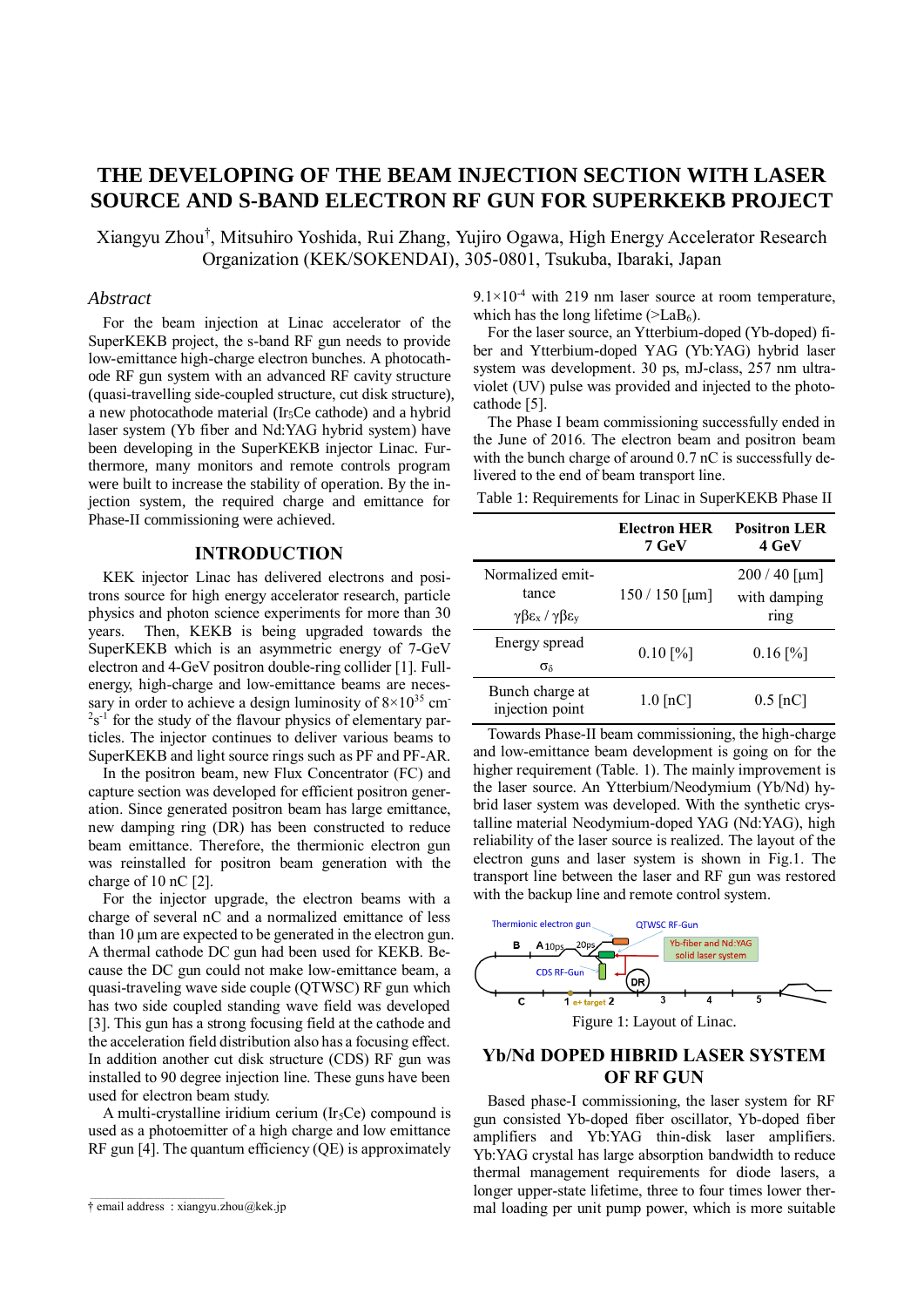for diode-pumping for high power diode-pumped lasers. Yb:YAG Thin-disk regenerative amplifier system was employed in phase-I commissioning. Compared with the Yb:YAG crystal, commonly used Nd:YAG rods with high optical homogeneity, high damage threshold, consistent performance and high processing accuracy. Although the pulse shaping of Nd:YAG is difficult to be adjusted because of the narrow spectrum gain, the structure of the Nd:YAG is simple, that means reliable convenience and less maintenance. The Emission wavelength of Yb:YAG and Nd:YAG are around 1030 nm and 1064 nm with the bandwidth of  $\sim$ 3.0 ns and  $\sim$ 0.5 ns, which contained in the spectrum of Yb-doped fiber oscillator. Therefore, the Yb-doped oscillator and Yb-doped fiber amplifier also can be used with Nd:YAG amplification. For higher reliability requirement of the Phase-II commissioning, Nd:YAG are appropriate candidate for laser amplifier system [6].

Therefore, the laser system upgraded, consists Yb-doped fiber oscillator, Yb-doped fiber amplifiers and Nd:YAG rod laser amplifiers. The detail of laser part that shows in Figure 2.



Figure 2: Layout of laser system.

### *Yb-doped Fiber Part*

The laser system starts with three 114 MHz mode lock Yb-doped fiber oscillators. Two of them are commercial products (Menlo system), the other one is homemade cavity with the all normal dispersion (ANDi) structure. One MEMS optics switch is adopted to select oscillator for the following amplifier stages. A transmission grating pair stretcher was employed to expend pulse to  $\sim$ 10 ps and select the spectrum width of 0.5 nm with the centre wavelength of 1064 nm. The weak pulses reduced repetition rate to 10.38 MHz by a semiconductor optical amplifier (SOA) pulse picker, which was driven by a  $\sim$  5 ns 100 mV electrical pulse at 10.38 MHz amplified through a high power RF amplifier. To compensate the energy loss of the gratings and SOA, two stages Yb-doped single mode fiber amplifier was employed. Because the amplified spontaneous emission (ASE) easy to be amplified with the weak seed pulse by strong pump power, an additional transmission grating was used to separate and cut the noise by a slit. After fiber amplifier, an Electro-optic module (E.O.) adopted as a pulse picker is used to pick out the 1-25 Hz signal from a sequence of pulses of 10.38 MHz [7].

#### *Nd:YAG Amplifier Part*

In order to guarantee the injection and commissioning reliably, two beam lines were prepared. At the end of the fiber part, the signal was separate to two equal parts (first beam line and second beam line) by a polarizer.

The first line which has 4 stages Nd:YAG rod amplifiers is proposed to provide the stable laser pulses with high quality. 2×79 mm Nd:YAG rod crystal are used in the first and second stages for high amplification efficiency. A Pockels cell pulse picker is insert to switch the single/double bunch mode. After the Pockels cell, the third and fourth stages amplify the pulse energy up to the 4.0 mJ by using of 4×93 mm Nd:YAG rod crystal. Then the green pulses of 532 nm were generated by using a frequency-doubling stage with 5 mm thickness beta barium borate (BBO) crystal. As the Figure 3, more than 1.8 mJ second harmonic generation (SHG) pulses was obtained with the good beam profile and 17 ps pulse width that measured by the streak camera.



Figure 3: Beam profile and beam width of laser source.

Different from the first line, an additional fifth Nd:YAG amplifier stage  $(Φ8$  mm) is built in the second line to pursue higher pulse energy. The amplified pulse energy is up to 8.0 mJ. And more than 3.8 mJ pulse energy of SHG beam is obtained during the frequency-doubling stage.

#### **TRANSPORTING LINE**

There is about 12 m distance from the laser clean room to the underground RF gun. The transport line is focus to reduce the energy loss and jitter in the air. Therefore, vacuum tube was built to isolate the air turbulence between the laser room and RF box. Two laser beams are converged by a polarizer and transported to RF gun box by one transporting line. Inside the RF gun box, the laser beams are separated again by another polarizer. The transport rate can be up to 80%. UV pulses were generated by BBO frequencydoubling stages. 450 μJ and 800 μJ are achieved by the first and second laser line to RF gun. The optics system is shown in Figure 4. The total efficiency of the  $\omega$ -4 $\omega$  is more than 10%.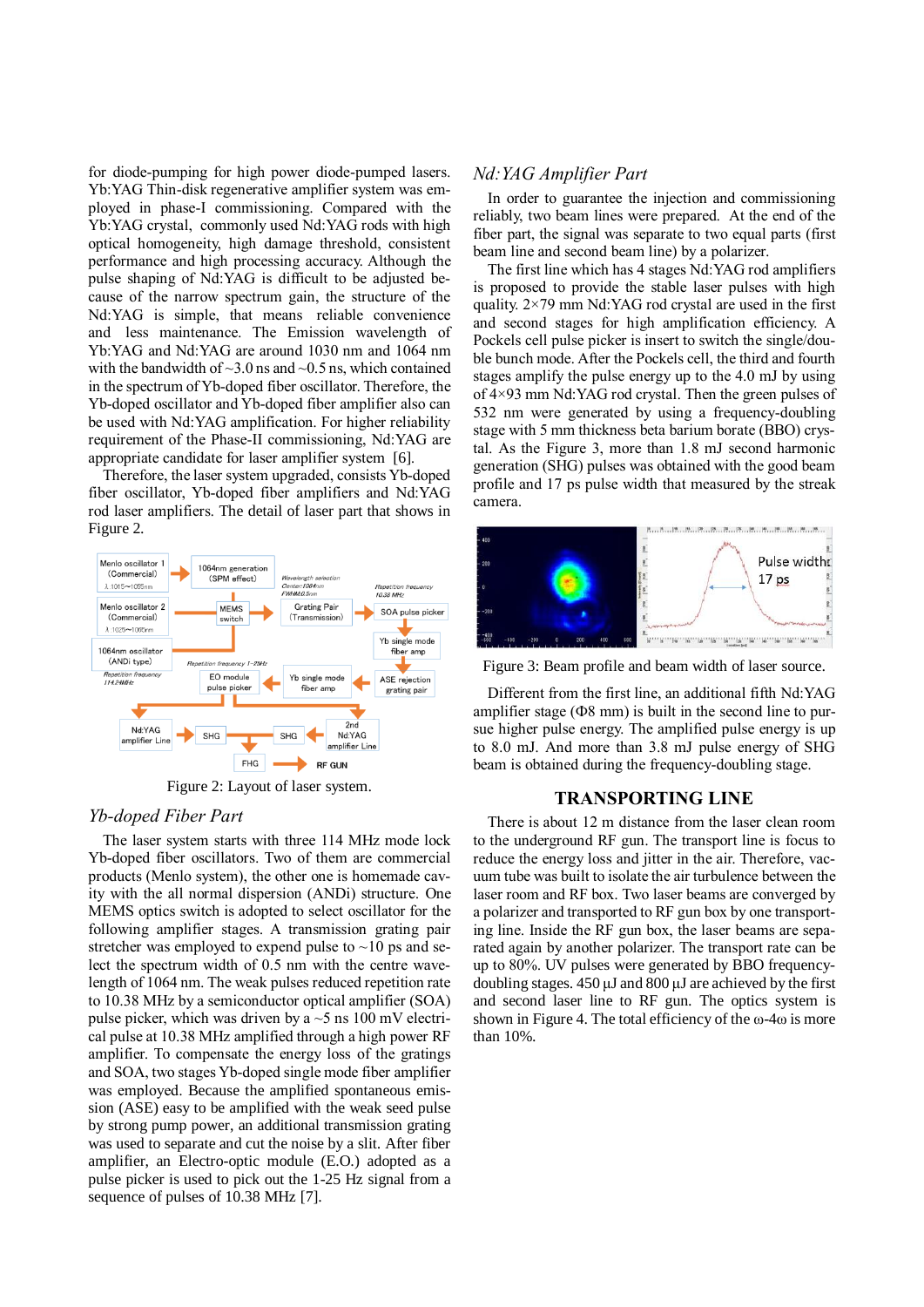

Figure 4: Transporting line.

The QTWSC RF gun could be irradiated by each laser sources with 60 degree, and another laser source works with the backup line. Furthermore, it is optional to select two laser injection with both sides. A delay line is inserted into the second laser line to adjust the optical path for realizing two laser synchronous injection into RF gun.

Also, a flip mirror is placed in the first laser line for changing the transmission direction to the 90 degree CDS RF gun.

# **MONITORING AND REMOTE CONTROL SYSTEM**

Since the electron beam with high stability and quality are required in Phase-II commissioning, the status of laser system and RF cavity are monitored and recoded.

In oscillator, the stepping motor and piezo that adjust the frequency in the cavity is controlled to synchronize RF frequency signal. Status monitors and I/Q monitor are employed for detect the mode-lock and synchronization. When the RF frequency is drift, the laser frequency can be auto-adjusted immediately.

The temperature of the laser room and RF gun cavity and all the current of the power supply are monitored and recorded. Furthermore, the pulse output power of the every stages and the pulse shaping of the every pulse pickers are also monitored by photo diode detectors. The long term reliability of laser are recorded, and any unusual changes will be alarmed by monitoring system.

The optics system inside RF gun box is set near the electron gun. A beam profile monitor and laser energy meter are set in the first laser line to oversee the laser status. The real-time data can be confirmed on internet anytime. For optimize the laser source in the commissioning study, lots of adjustment unit were insert, such as telescope lenses distance, BBO crystal angle, X/Y stage and rotation stage. All of these units are adjusted by fully remote control. Thus, we can get the best condition to generate highest electron charge during beam study.





Figure 5: monitoring and remote control panel.

Figure 5 shows the monitoring and remote control system panel by windows-PC. Thanks to the monitoring and remote control system, the all beam injection section is continuously working during the Phase-II commissioning.

# **RF GUN STUDY FOR PHASE-II COMMISSIONING**

SuperKEKB phase II commissioning has been performed since March to July 2018. The injection sector beam study has also performed. By use of first line laser source, 1.4 nC electron beam is generated, and the 1.1 nC electron charge is remained at end of the Linac. The beam orbit, energy were carried out without any significant issues. In contrast, 2.4 nC is obtained at end of the Linac by use of the second beam line. By the both side lasers irradiation, 3.3 nC electron beam is delivered successfully. Accordingly, about 2.3 nC electron charge is prepared for injection to High energy ring (HER) of the ring accelerator. The orbit and electron charge records are shown in Fig.6.